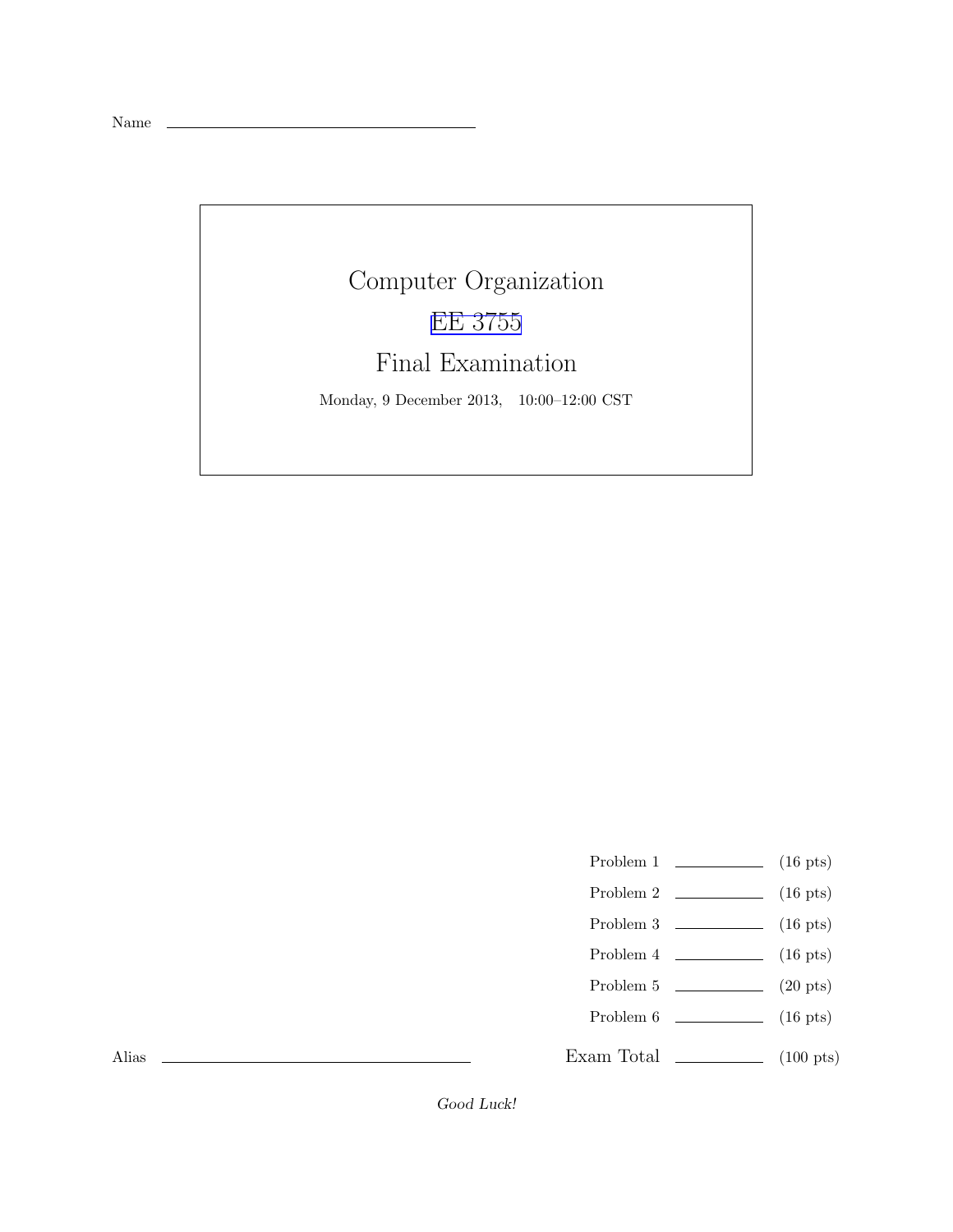Problem 1: [16 pts] Write MIPS code corresponding to the following fragments of C code. Assume that C variables have the same name as the MIPS registers to which they were assigned. That is, in the first example, the C variable r2 has been assigned to MIPS register r2. The C compiler used for the code below uses 4-byte ints, 2-byte shorts, and 4-byte pointers.

```
Efficient MIPS code for corresponding C:
int r1, r2, r3;
r1 = r2 + r3 - 4;Efficient MIPS code for corresponding C:
\mathbf{I}
```

```
int r1, r2, r3;
r1 = r2 & Oxabcdef01;
r3 = r2 && r1;
```

```
Efficient MIPS code for corresponding C:
\mathbf{1}int r1, r2;
r1 = r2 > 21;
```

```
Efficient MIPS code for corresponding C:
int r1, r3;
int* r2; // sizeof(int) = 4r1 = r2[r3] + r2[r3+10];r2[0] = r1;
```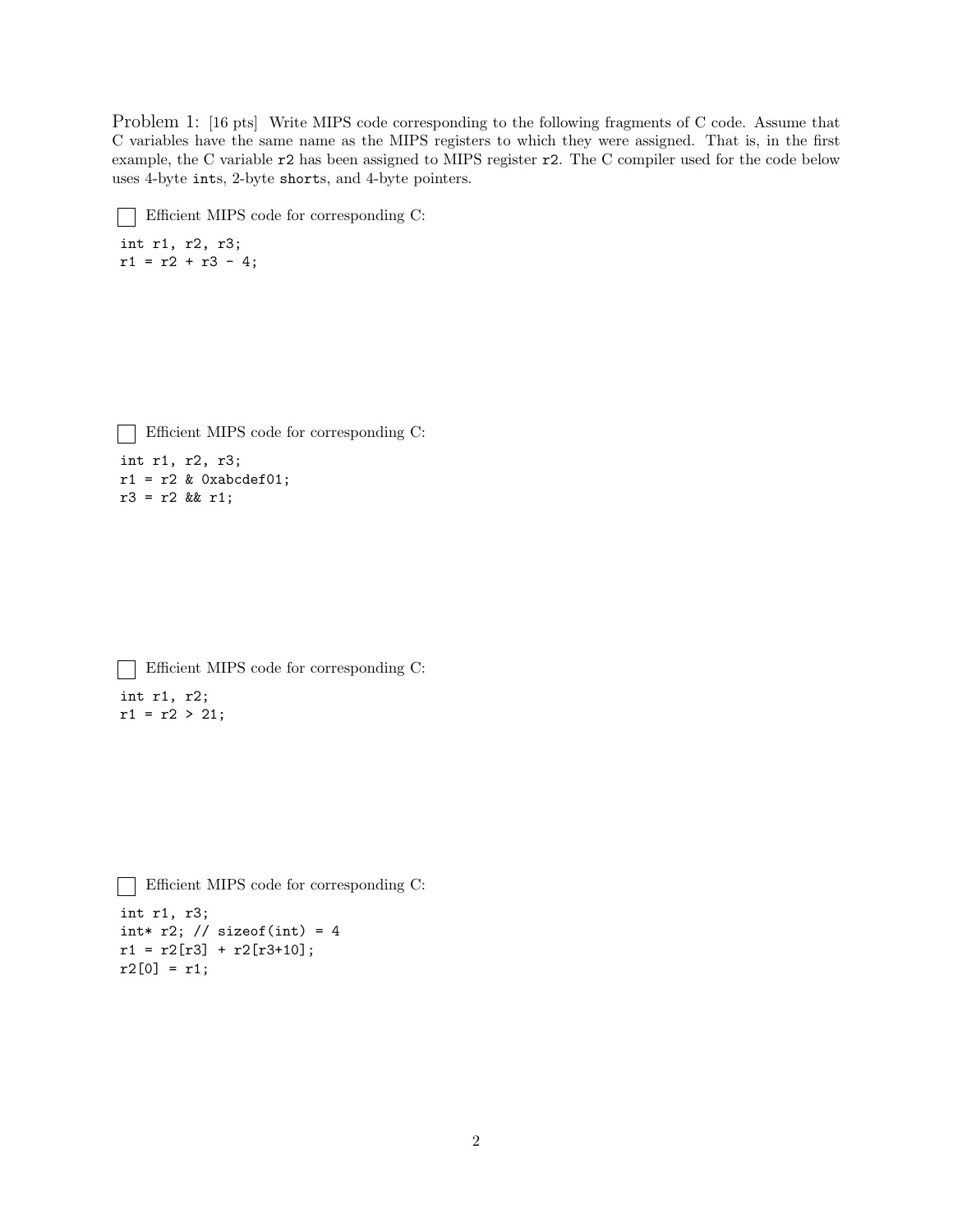Problem 2: [16 pts] The MIPS procedure below returns an element from a table of word-sized (4 byte) integers. The total size of the table in bytes is  $4 \times$  the number of elements.

(*a*) Modify the routine below so that it will return a -1 if the requested element number is out of range, meaning that it is less than 0 or  $\geq$  the value in **a2**.

Modify code above so -1 is returned when a1 is out of range.

(*b*) Also modify the routine so that it operates on a table of 3-byte values. Yes, 3-byte values. The size of the table now will be  $3\times$  the number of elements. (Don't modify the table itself.)

Modify for table of 3-byte values.

Don't use a 3-byte load instruction (which MIPS lacks anyway).

Don't forget about alignment restrictions.

Be efficient.

# Call Arguments # \$a0: Address of start of table. # \$a1: Element number to retrieve. # \$a2: Number of elements. # Return Argument # \$v0: Element from table. sll \$t1, \$a1, 2 add \$t0, \$a0, \$t1 jr \$ra lw \$v0, 0(\$t0)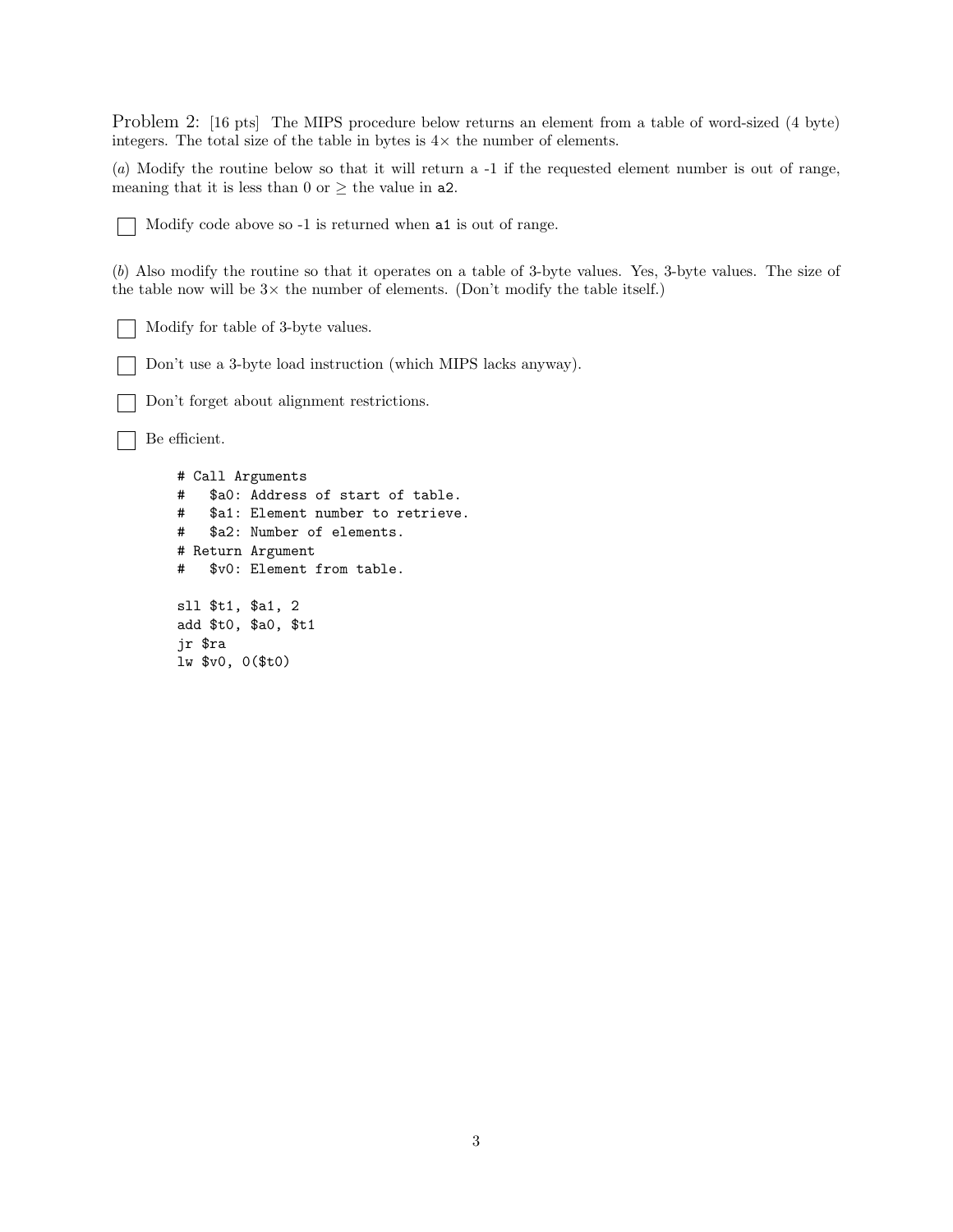Problem 3: [16 pts] A Verilog description of a MIPS implementation similar to the Very Simple MIPS is attached to this exam. The attached implementation takes a different approach to implementing the shift instructions. The relevant lines have a comment with SSS to the right.

(*a*) Appearing below is a diagram of the Very Simple MIPS datapath hardware which omits the shift hardware. Add the shift hardware to this diagram based on the Verilog code.

Show the shift instructions' datapath hardware based on Verilog.

Show shift control signal names using names in Verilog.



(*b*) Appearing below are the control signal settings needed to implement the add instruction for the VS MIPS presented in class. Show a similar table for the sll (shift left logical using sa for shift amount) instruction and srlv (shift right logical using rs register for shift amount) instructions. Insert columns as needed. No need to copy IF and any other unchanged states.

|                                      |     |    |        |  |         | State SubSt xma omem eir xalu1 xalu2 oalu xrwr xrws enpc epc Next |            |  |  |  |                             |    |
|--------------------------------------|-----|----|--------|--|---------|-------------------------------------------------------------------|------------|--|--|--|-----------------------------|----|
| $IF$ and $\blacksquare$              |     | DC | rd32 1 |  |         |                                                                   |            |  |  |  |                             |    |
| ID                                   | add |    |        |  | rsv     | rty                                                               | add rd alu |  |  |  |                             | NΙ |
| ΝI                                   |     |    |        |  | $npc$ 4 |                                                                   | add        |  |  |  | $1 \quad 1 \quad \text{TF}$ |    |
| Add columns for new control signals. |     |    |        |  |         |                                                                   |            |  |  |  |                             |    |

Control signal settings for  $\Box$  sll and for  $\Box$  srlv.

State SubSt xma omem eir xalu1 xalu2 oalu xrwr xrws enpc epc Next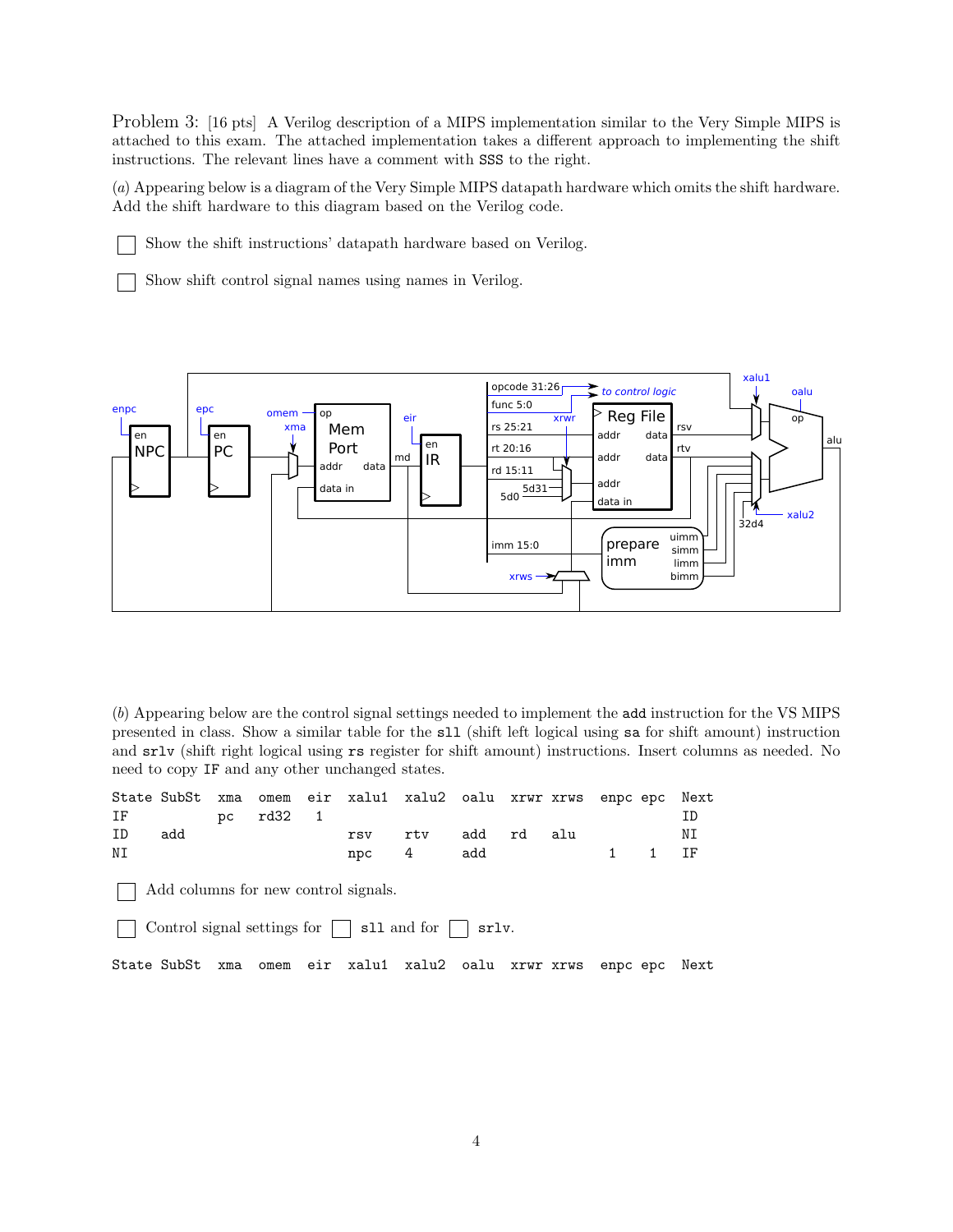Problem 4: [16 pts] A counted branch instruction, beq.cnt rs, rt, TARG, works like a beq (branch equal) instruction, except that if the branch is taken it subtracts 1 from the rs register (and writes the decremented value back into the register file). Note that it is the rs register that gets modified.

(*a*) Modify the MIPS implementation at the end of this exam to implement the counted branch. For your convenience the Verilog already has an opcode for this branch, O\_beqcnt, and in case you need it, a state constant, ST\_beqcnt.



Modify Verilog to implement counted branch.

(*b*) In the diagram below sketch in any datapath changes that were made. *Hint: They should be minor.*

Show datapath changes.

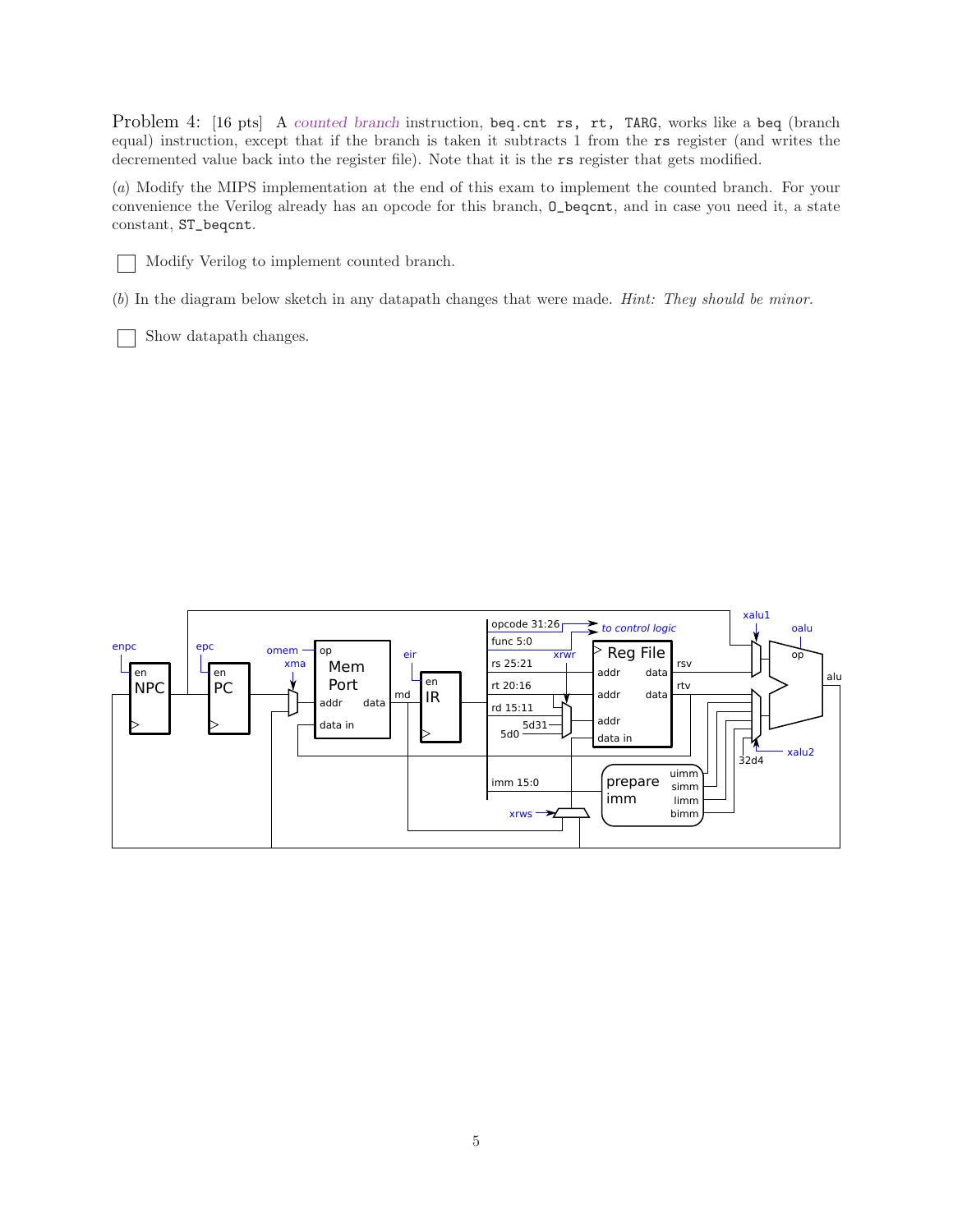Problem 5: [20 pts] Answer each Verilog question below.

(*a*) Write a Verilog module corresponding to the hardware illustrated on the right.

 $\Box$ Write a Verilog description of the module to the right.

Choose reg and wire sizes based on whatever information is given the diagram.

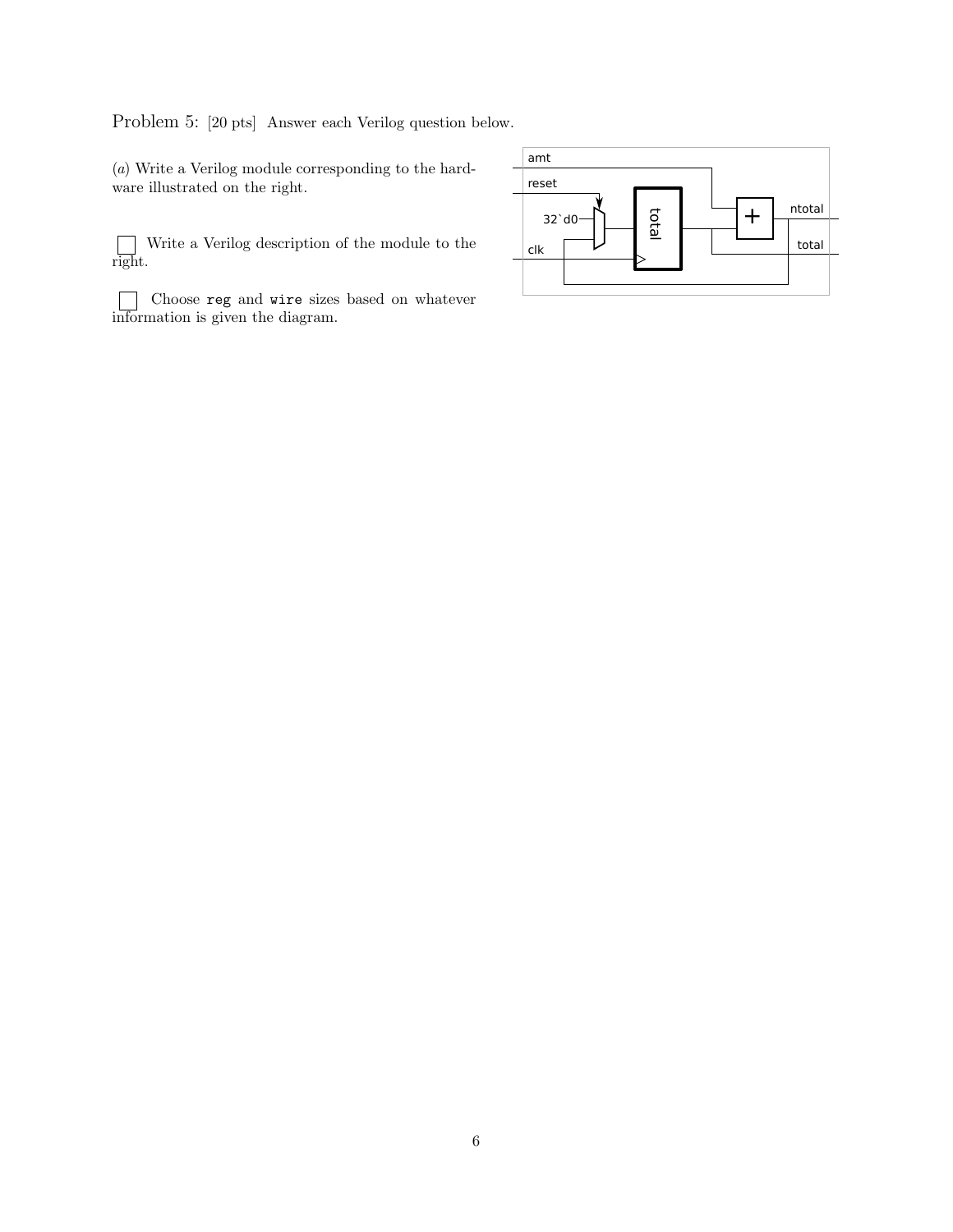Problem 5, continued:

 $\mathbf{L}$ 

(*b*) Sketch the unoptimized hardware that would by inferred by a synthesis program for the module below. As we have done in class, assume that the synthesis program will infer to common units such as adders, multiplexers, etc.

```
module show_syn2(w, x, s, u, a, b, clk);
   input wire [7:0] a, b; input wire [1:0] s; input wire u, clk;
  output reg [7:0] w, x;
  reg [7:0] y, z;
  always @ ( posedge clk ) begin
     z = a + b;
     if ( u == 1 ) begin
        x = z;y = a - b;end else begin
        x = a + 8' d20;end
     case ( s )
       0: w = z;1: w = x;2: w = y;3: w = x + y;endcase
      if ( b < 8'd30 ) x = x + 8'd1;
   end
endmodule
```
 $\Box$  Show hardware for the module above.  $\Box$  Show module inputs and outputs.

Be careful about what gets synthesized as a register.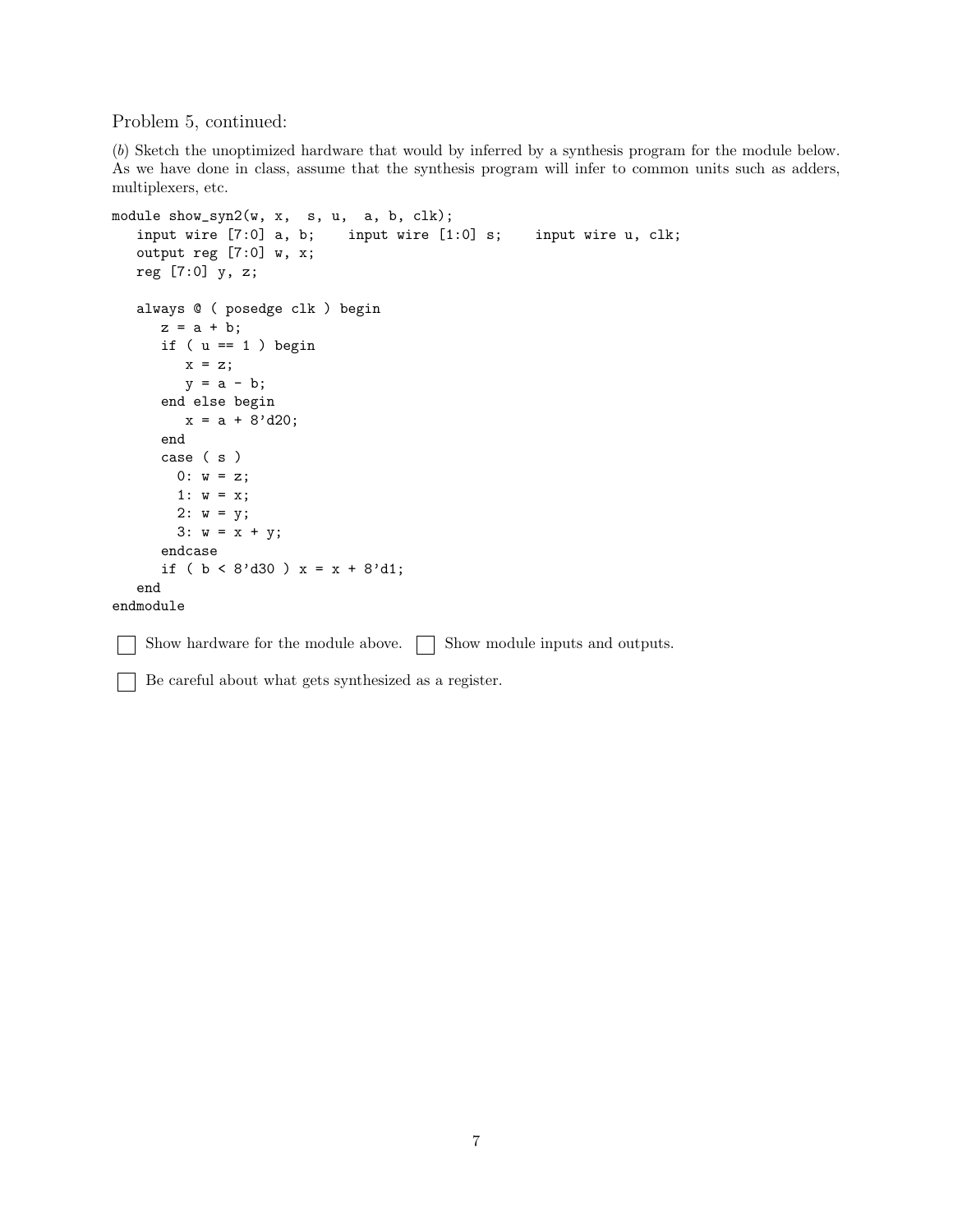Problem 6: [16 pts] Answer each question below.

(*a*) What is the approximate cost of an n-bit ripple adder? Specify the cost model that you are using. (Don't give the name of the model, briefly explain what it is.)

Cost of n-bit ripple adder.

Briefly describe cost model.

(*b*) What is the delay of an n-bit ripple adder?

Delay of an n-bit ripple adder.

(*c*) When we evaluated the delay of the carry lookahead adder we used both an unrealistic and conservative model. Why did we need to consider both models for evaluating a carry lookahead adder while only one model was adequate for a ripple adder?

Briefly explain unrealistic model and  $\Box$  briefly explain conservative model.

Why are both models needed to get a good picture of carry lookahead delay?

Why is only one model sufficient for evaluating ripple adder delay?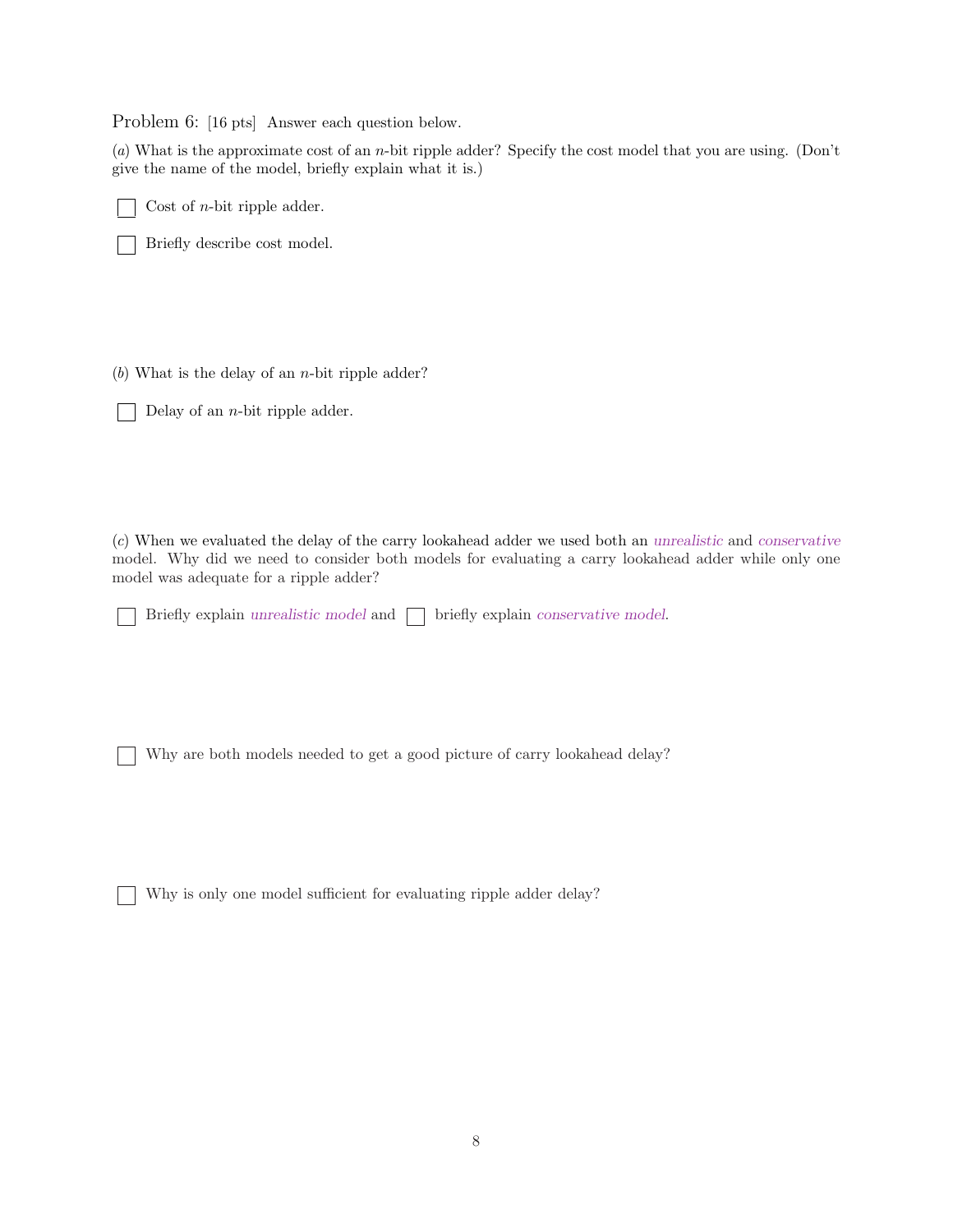(*d*) Fill in the values for x below, any radix will do.

Fill in blanks for x below. module misc(); reg [15:0] x; reg [3:0] a, b, c; initial begin  $a = 4'hd;$  $x = \{ 2'd3, 6'060, a \};$  //  $x =$  $a = 4' b1010;$  $b = 4'b0001;$  $x = a | b;$  //  $x =$  $x = a || b;$  //  $x =$  $x = a < b$  ? -1 : 1; //  $x =$ 

end

endmodule

(*e*) When performing floating-point addition one of the operands needs to be scaled. Show this with an example for the addition of numbers  $1.111_2 \times 2^{10} + 1.001_2 \times 2^{12}$ .

Show how numbers above are added emphasizing scaling.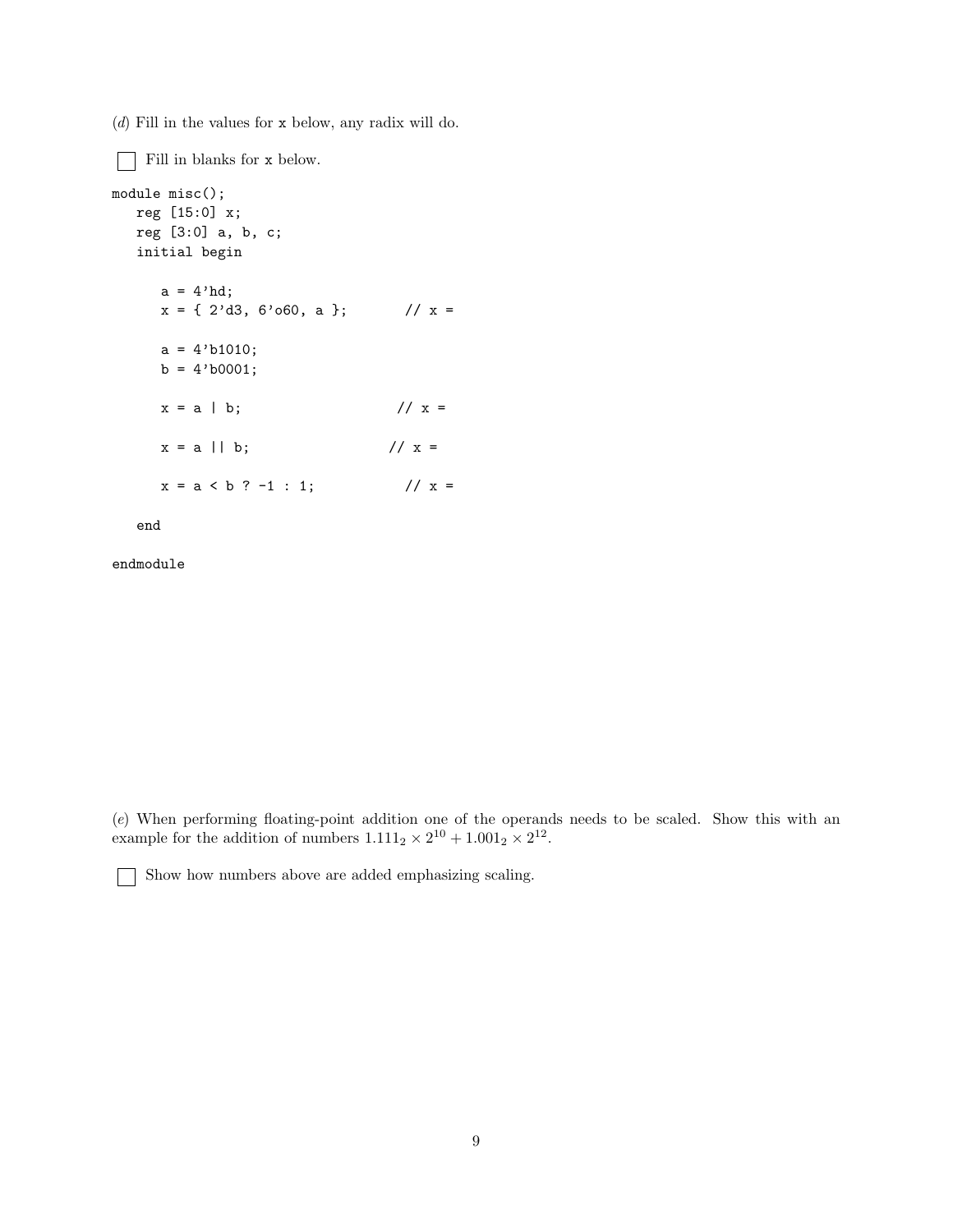## EE 3755 Fall 2013 Final Exam Appendix—Very Simple MIPS Implementation

```
module cpu(exc, mem_data_in, mem_addr, omem_size, omem_wr, mem_data_out, mem_error_in, reset, clk);
  input wire [31:0] mem_data_out; input wire [2:0] mem_error_in; input wire reset,clk;
  output reg [7:0] exc; output wire [31:0] mem_data_in; output reg [31:0] mem_addr;
  output reg [1:0] omem_size; output reg omem_wr;
  // Values for the MIPS func field.
  parameter F_s11 = 6'h0, F_s1 = 6'h2, F_s1 = 6'h3, F_s1 = 6'h4;
  parameter F_s rlv = 6'h6, F_s r20, F_s r = 6'h22, F_s r = 6'h25;
  parameter F_swap = 6'h26;
  // Values for the MIPS opcode field.
  parameter 0\_rfmt = 6'h0, 0_j = 6'h2, 0_beq = 6'h4, 0_bpe = 6'h5;parameter O_addi = 6'h8, O_slti = 6'ha, O_andi = 6'hc, O_ori = 6'hd;
   parameter O_lui = 6'hf, O_lw = 6'h23, O_lbu = 6'h24, O_sw = 6'h2b;
   parameter 0_s = 6'h28, 0_cbeqcnt = 6'h3f;
  // Processor Control-Logic States
  parameter ST_if = 1, ST_id = 2, ST_in = 3, ST_bt = 4, ST_jt = 5, ST_beqnt = 6;
  // ALU Operations
  parameter OP\_nop = 6'd0, OP\_add = 6'd3, OP\_sub = 6'd4;
  parameter OP_or = 6'd5, OP_and = 6'd6, OP_sIt = 6'd7, OP_seq = 6'd8;
  parameter OP_jp = 6'd9;
  // Control Settings for xalu1: ALU Upper Input Mux
  parameter SRC_rs = 2'd0, SRC_npc = 2'd2;
  // Control Settings for xalu2: ALU Lower Input Mux
  parameter SRC<sub>r</sub>t = 3'd0, SRC<sub>1</sub> = 3'd1, SRC<sub>5i</sub> = 3'd2, SRC<sub>1i</sub> = 3'd3;
  parameter SRC_bi = 3'd4, SRC_ji = 3'd5, SRC_4 = 3'd6;
  // Control Setting for xrwr: Register Writeback Register Number
  parameter DST_0 = 2'd0, DST_rt = 2'd1, DST_rd = 2'd2, DST_31 = 2'd3;
  // Control Settings for xrws: Register Writeback Source
  parameter RWS_mdo = 2'd0;
  parameter RWS_alu = 2'd1;
  parameter RWS_su = 2'd2; // SSS
  // Control Setting for xma: Memory Address Multiplexer
  parameter MA_pc = 1'b0, MA_alu = 1'b1;
  /// Datapath Registers
  reg [31:0] pc, npc, ir; reg [31:0] gpr [0:31];
  /// Datapath "Wires"
  ///
  // Instruction Fields
  reg [4:0] rs, rt, rd, sa; reg [5:0] opcode, func;
  wire [25:0] ii; wire [15:0] immed;
  // Values Derived From Instruction Fields and Read From Register File
  wire [31:0] simm, uimm, limm, bimm, jimm;
  wire [31:0] rs_val, rt_val, sa_val;
  reg [4:0] gpr_dst_reg; reg [31:0] gpr_data_in;
  // ALU and ALU Connections
  wire [31:0] alu_out; reg [31:0] alu_1, alu_2; reg [5:0] oalu;
  alu our_alu(alu_out, alu_1, alu_2, oalu);
  //
```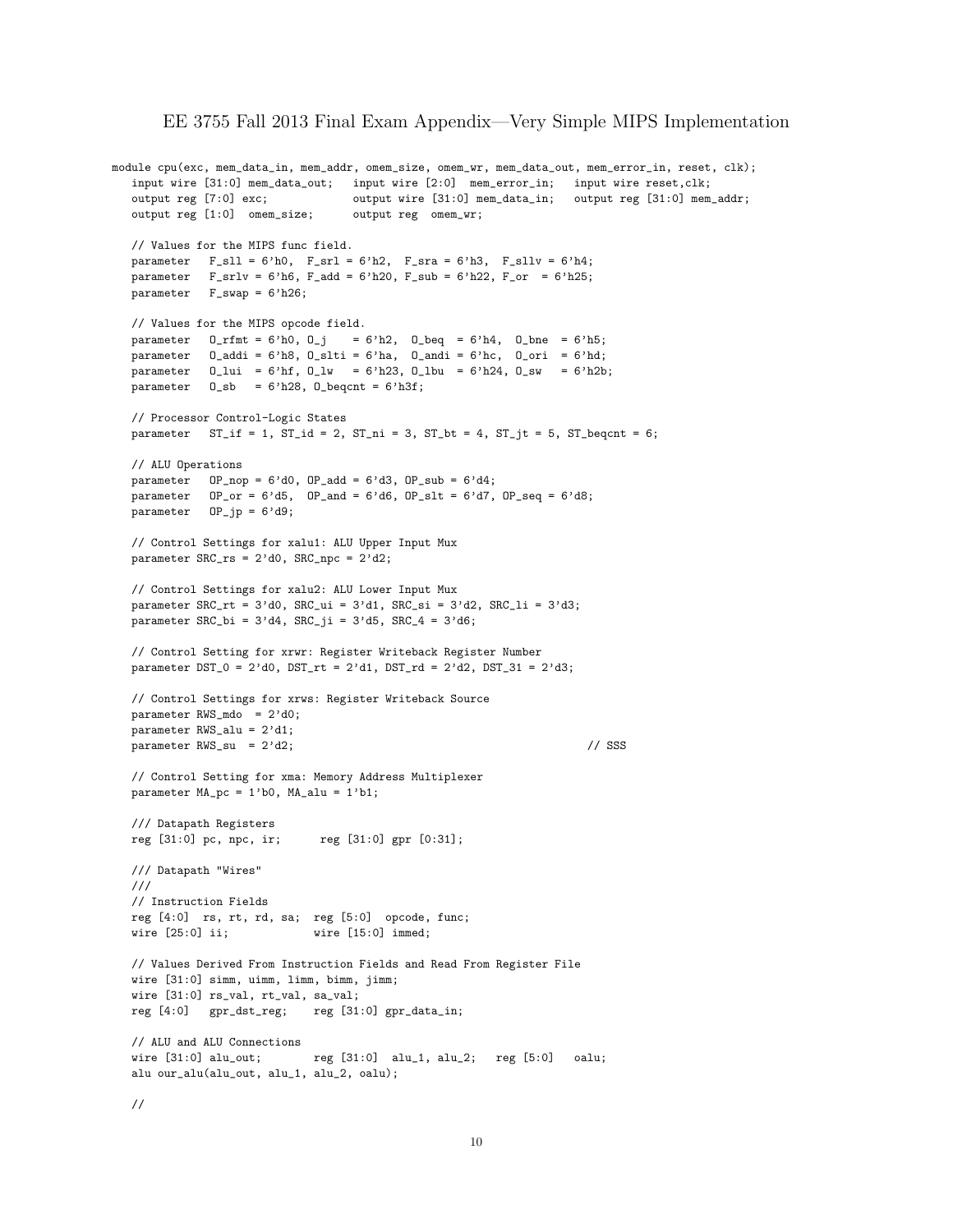```
/// Control Logic Declarations
//
// Write-enable signals for npc, pc, and ir.
reg enpc, epc, eir;
// Memory Address Multiplexer Select Signal
reg xma;
// Register File Multiplexer Select Signals
reg [1:0] xrws, xrwr;
// ALU Multiplexers Select Signals
reg [1:0] xalu1; reg [2:0] xalu2;
// Processor Control Logic State
reg [2:0] state, next_state;
reg [75:0] bndl; // Collection of control signals.
///
\frac{1}{2} Shift Unit \frac{1}{2} SSS
///
// Values for xsu: shift amount multiplexer. // SSS
parameter SAMT_r s = 1'd0; // SSS<br>parameter SAMT_s s = 1'd1; // SSS
parameter SAMT_sa = 1'd1;
parameter SUOP_left = 2'd0; \frac{1}{2} // SSS
parameter SUOP_right_ar = 2'd1; // SSS
parameter SUOP_right_lo = 2'd2; // SSS
reg xsu; // SSS
reg [1:0] osu;<br>
wire [31:0] su_data_out;<br>
// SSS // SSS
wire [31:0] su_data_out; \angle // SSS <br>wire [4:0] su_amt_in; \angle // SSS
wire [4:0] su_amt_in;
assign su\_amt\_in = xsu == SAMT_rs ? rs\_val[4:0] : sa; // SSS
shift_unit our_shift_unit(su_data_out, rt_val, su_amt_in, osu); // SSS
///
/// Register Write
///
// Write "real" registers at end of clock cycle. We expect
// these to be the only registers that will be synthesized.
always @( posedge clk )
 if ( reset ) begin
    pc \leq 32'h400000;
   npc <= 32'h400004;
   ir \leq 32' d0;state <= ST_if;
 end else begin
    if ( epc ) pc <= npc;
    if ( enpc ) npc <= alu_out;
    if ( eir ) ir <= mem_data_out;
    if ( gpr_dst_reg ) gpr[gpr_dst_reg] <= gpr_data_in;
    state <= next_state;
 end
///
/// Memory Port Connections
///
// Memory Address Multiplexer
always @* case ( xma )
```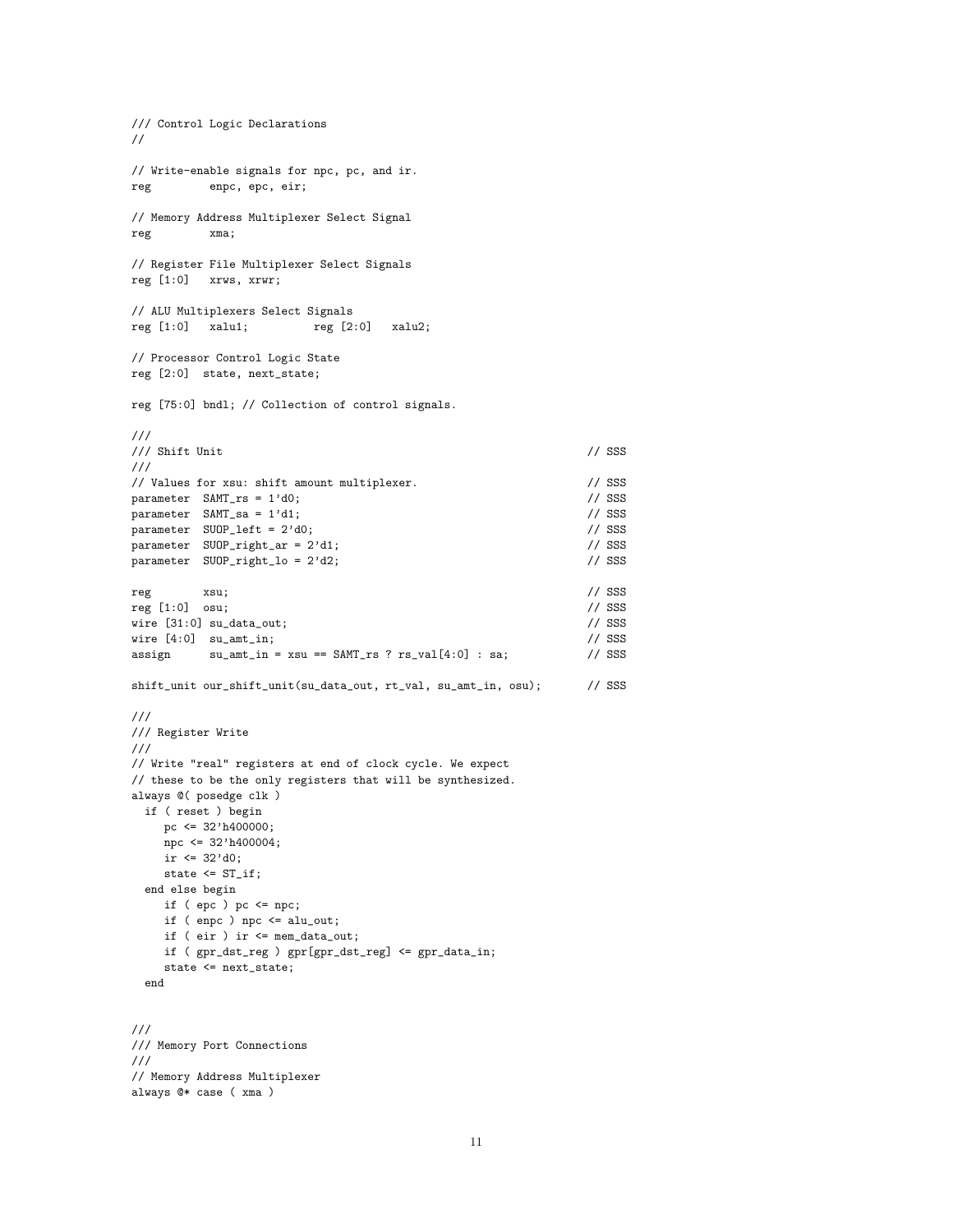```
MA_pc: mem_addr = pc;
            MA_alu: mem_addr = alu_out;
          endcase
// Connect memory data in port to rt_val output of register file.
assign mem_data_in = rt_val;
/// Extract IR Fields and Compute Some Values
always @* {opcode,rs,rt,rd,sa,func} = ir;
assign ii = ir[25:0];
assign immed = ir[15:0];
assign uimm = \{ 16'h0, \text{immed } \};assign simm = \{ \text{immed}[15] ? 16'hffff : 16'h0, immed };
assign limm = \{ \text{immed, } 16' \text{h0 } \};assign bimm = { immed[15] ? 14'h3fff : 14'h0, immed, 2'b0 };
assign jimm = \{4'b0, i1, 2'b0\};assign sa_val = {26' d0, sa};/// Register File (GPR) Connections
assign rs_val = gpr[rs];assign rt_val = gpr[rt];
// GPR Destination Register Number Multiplexer
always @* case ( xrwr )
            DST_rt: gpr_dst_reg = rt;
            DST_rd: gpr_dst_reg = rd;
            DST_31: gpr_dst_reg = 5'd31;DST_0 : gpr\_dst\_reg = 5'd0;endcase
// Register File Writeback Source Multiplexer
always @* case ( xrws )
            RWS_mdo: gpr_data_in = mem_data_out;
            RWS_alu: gpr_data_in = alu_out;
            RWS<sub>su:</sub> gpr_data_in = su_data.out; // SSS
            default: gpr_data_in = alu_out;
          endcase
///
/// ALU Connections
///
// Upper ALU Input Multiplexer
always @* case ( xalu1 )
            SRC_rs: alu_1 = rs_val;
            SRC_npc: alu_1 = npc;
            \detault: \text{alu1} = \text{rs}_\text{val};endcase
// Lower ALU Input Multiplexer
always @* case ( xalu2 )
   SRC\_rt: alu_2 = rt\_val;SRC\_si: alu_2 = simm;SRC\_ui: alu_2 = uimm;SRC\_li: alu_2 = limm;SRC_bi: alu_2 = bimm;
   SRC_ji: alu_2 = jimm;SRC_4 : alu_2 = 32'd4;default: <math>alu_2 = bimm;</math>endcase
///
/// Control Logic
///
always @* begin
```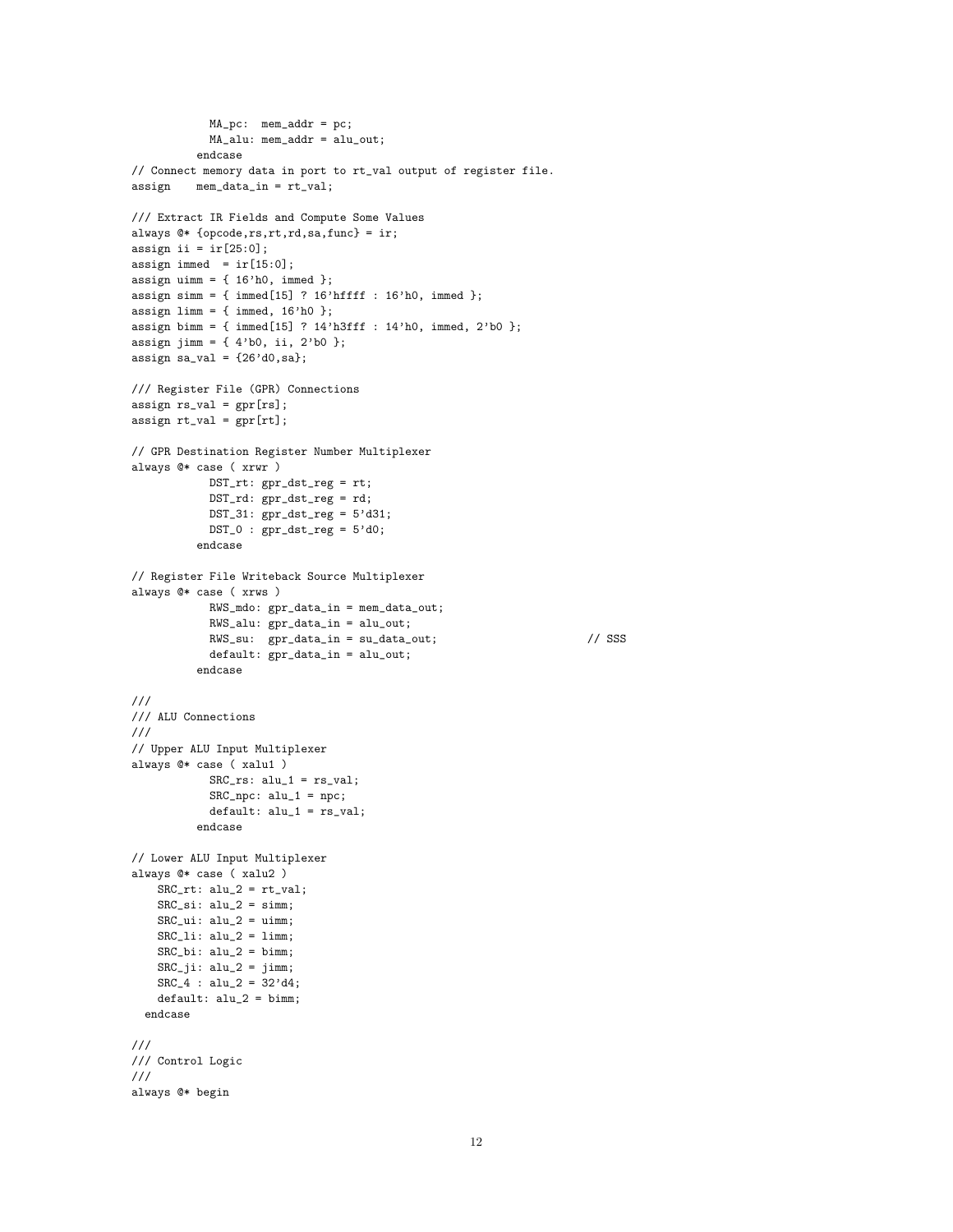```
/// Set Control Signals to Default Values
// The enable signals which control whether a register is written.
enpc = 0; epc = 0; eir = 0;
// Memory Control Signals
xma = MA_pc; // Multiplexer connected to memory address port.
omen\_wr = 0; // If 1, write, if 0 read.
omem_size = 0; // Size of value loaded from memory; 0 means do nothing.
// Register File Control Signals
xrwr = DST_0; // Where to get the register number from.
xrws = RWS_alu; // Register Writeback Source
// ALU Control Signals
xalu1 = SRC_rs; // Upper ALU input.
xalu2 = SRC_rt; // Lower ALU input.
oalu = OP_add; // ALU operation.
// Shift Unit Control Signals // SSS
xsu = SAMT_sa; // SSS
osu = SUBP{\_}left;case ( state )
 /// IF: Instruction Fetch State.
 ST_if:
   begin
      xma = MA_pc;
      omen\_wr = 0;omem_size = 3;
      eir = 1;next_state = ST_id;
    end
 /// ID: Instruction Decode, Register Read, Execute, Writeback State
 ST_id:
   begin
      case ( opcode )
        O_rfmt:
          // R-Format Instructions
          case ( func )
            // xrwr xalu1 oalu xalu2
            F_{add:} bndl = {DST_rd, SRC_rs, OP_add, SRC_rt};
            F_\text{or}: bndl = {DST_rd, SRC_rs, OP_or, SRC_rt};
            F_sub: bndl = {DST_rd, SRC_rs, OP_sub, SRC_rt};
            F_ssll, F_ssrl, F_ssllv, F_ssrlv: // Note: ALU ignored // SSS<br>bndl = {DST_rd, SRC_rs, OP_add, SRC_rt}; // SSS
                   bndl = {DST_rrd, SRC_rrs, OP_ddd, SRC_rrt};default:// Unrecognized instruction.
              begin bndl = {DST_rd, SRC_rs, OP_add, SRC_rt};
                 exc = 1; end
          endcase
        // I- and J-Format Instructions
        // xrwr xalu1 oalu xalu2
        0_lbu: bndl = \{DST_rrt, SRC_rrs, OP_d, SRC_s i\};O_sb: bndl = {DST_0 , SRC_rs, OP_add, SRC_si };
        0<sup>lui: bndl = {DST_rt, SRC_rs, OP_or, SRC_li };</sup>
        \texttt{0\_addi: bndl = \{DST\_rt, SRC\_rs, OP\_add, SRC\_si }\};0_andi: bndl = {DST_rt, SRC_rs, OP_and, SRC_ui };
        O_ori: bndl = {DST_rt, SRC_rs, OP_or, SRC_ui };
```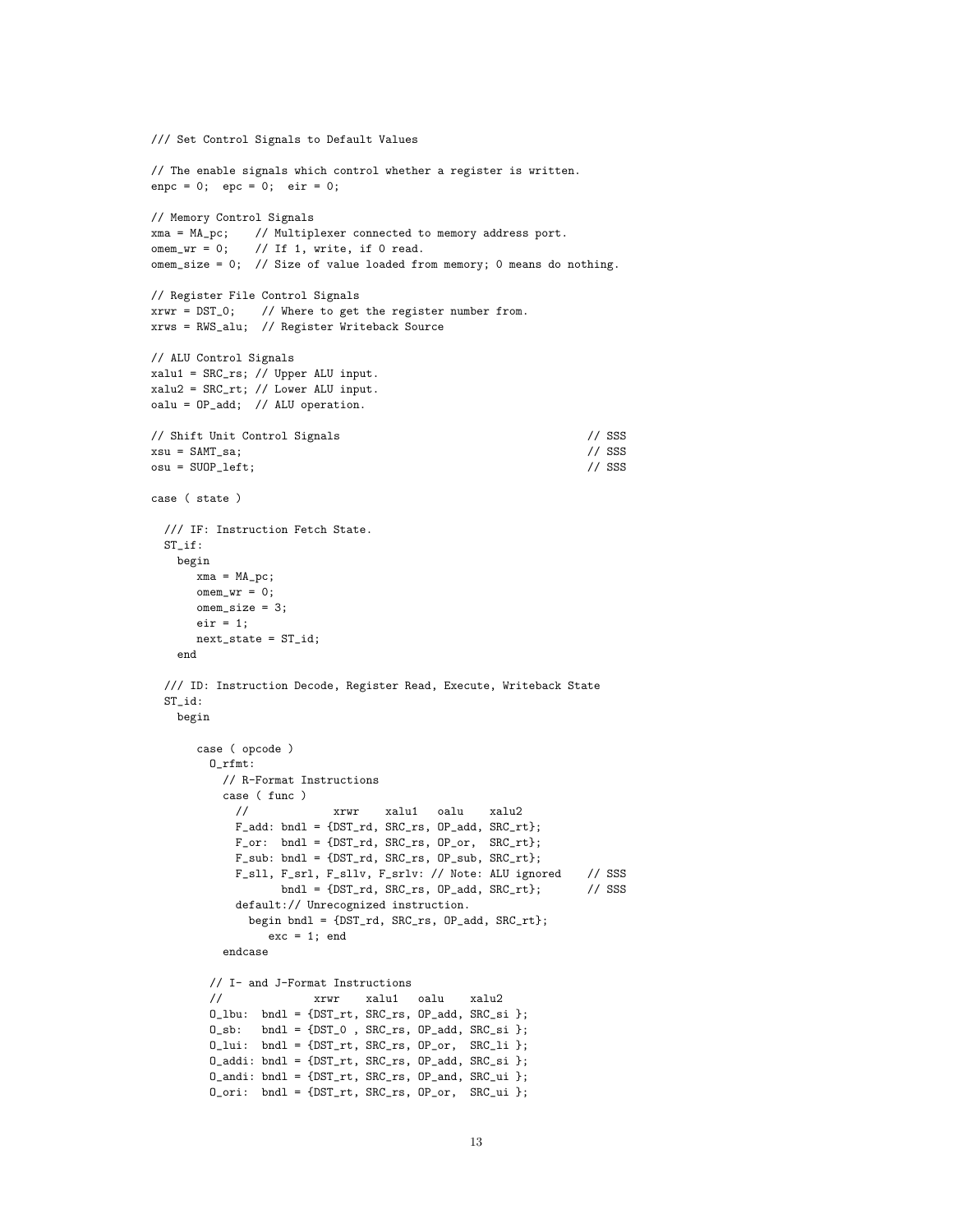```
0_slti: bndl = \{DST\_rt, SRC\_rs, OP\_slt, SRC\_si\};0_j: bndl = {DST_0 , SRC_rs, OP_add, SRC_si };
      O_bne, O_beq: bndl = {DST_0, SRC_rs, OP_seq, SRC_rt };
      default:
        // Unrecognized instruction. Set exc to alert testbench.
        begin bndl = \{DST_0, SRC_rrs, OP_s, SRC_rrt \}; exc = 1; endendcase
    \{ xrwr, xalu1, oalu, xalu2 \} = bnd1;if (opcode == 0_rfmt) // SSS
      case (func) // SSS
        F_ssll: {xsu,osu} = { SAMT_sa, SUOP_left }; // SSS<br>F_ssrl: {xsu,osu} = { SAMT_sa, SUOP_right_lo }; // SSS
        F_srl: {xsu,osu} = { SAMT_sa, SUOP_right_lo };
       F_sra: {xsu,osu} = { SAMT_sa, SUOP_right_ar }; // SSS<br>F_ssllv:{xsu,osu} = { SAMT_rs, SUOP_left }; // SSS
        F_s = s11v: {xsu, osu} = { SamT_rs, SU0P_{left}}F_srlv:\{xsu,osu\} = \{ SAMT_rrs, SU0P_right_to\}; // SSS
        default:\{xsu, osu\} = \{ SAMr\_sa, SUOP\_left \}; // SSS<br>dcase // SSS
       endcase // SSS
    // Set xrws: register write source multiplexer select signal.
    case ( opcode )
      O_rfmt:
        case ( func )
         F_srl, F_sra, F_sllv, F_srlv, F_sll: xrws = RWS_su; // SSS
         default: xrws = RWS_alu;endcase
      O_lbu: xrws = RWS_mdo;
      default: xrws = RWS_alu;endcase
    // Determine values for omem_size and me_wb.
    case ( opcode )
      O_lbu : begin omem_size = 1; omem_wr = 0; end
      O_sb : begin omem_size = 1; omem_wr = 1; end
      default : begin omem_size = 0; omem_wr = 0; end
    endcase
    xma = MA_alu;
    // Determine value for next_state.
    case ( opcode )
      0_\text{b} : next_state = alu_out[0] == 0 ? ST_bt : ST_ni;
      0_{\text{edge}} : next_state = alu_out[0] == 0 ? ST_ni : ST_bt;
      0_i : next_state = ST_iit;
      default: next_state = ST_ni;
    endcase
  end
 /// End of ID: Instruction Decode State (ID appears above)
/// NI: Next Instruction State
// Compute the address of the next instruction.
ST_ni:
 begin
    xalu1 = SRC_npc; xalu2 = SRC_4; oalu = OP_add;
    enpc = 1; epc = 1;
    next\_state = ST_iend
/// BT: Branch Target State
// Compute the address of the branch target.
ST_bt:
 begin
```